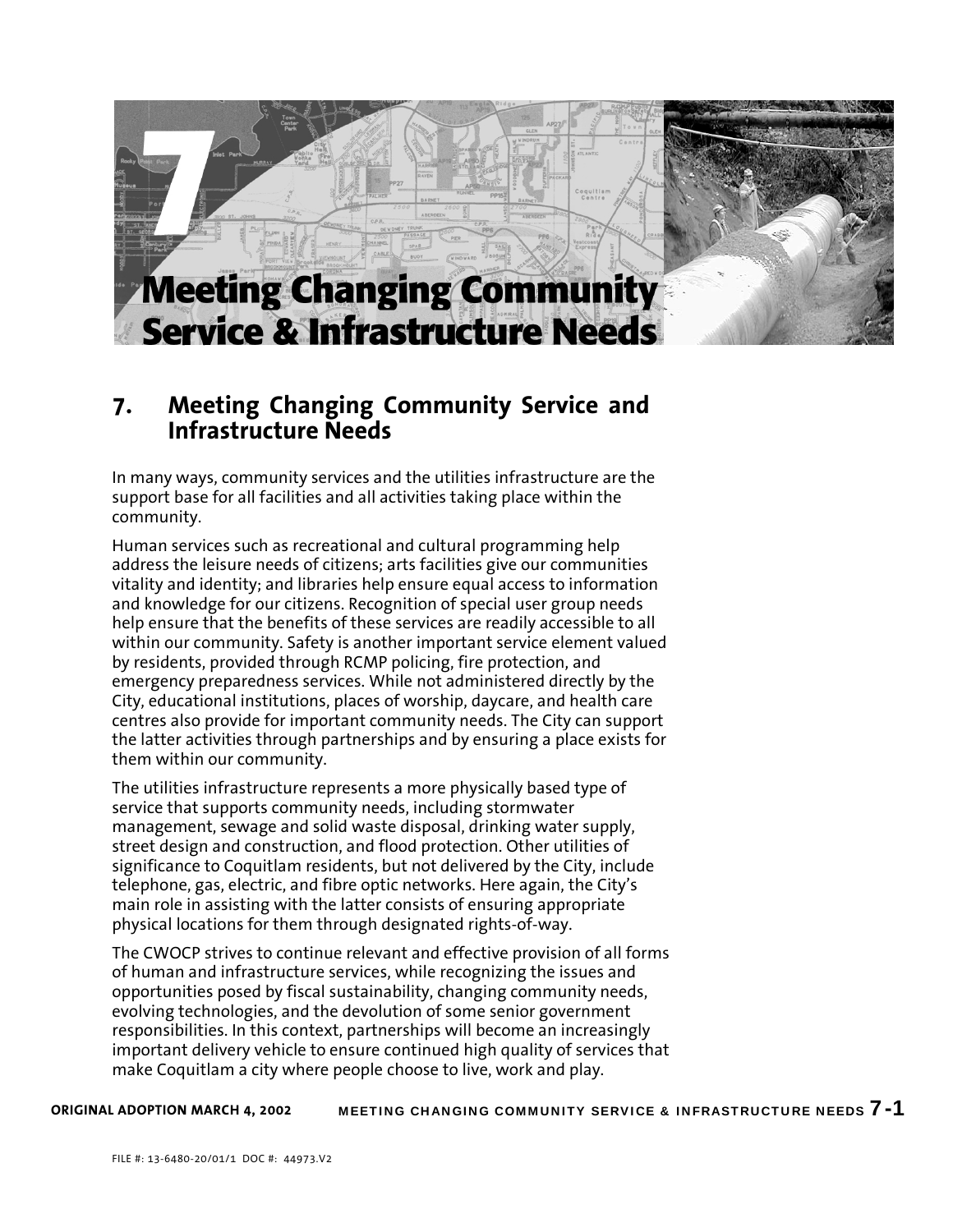# **7.1 Accessible Community Facilities and Programming**

# ISSUES

# **MAINTAINING A BALANCE OVER TIME**

Recreational and cultural services must continuously adapt to a range of age groups, ability levels, and interests. It is important to ensure services remain relevant, by assessing and responding to trends affecting service provision.

# **AN ADAPTIVE APPROACH TO FACILITY MANAGEMENT**

Coquitlam's cultural and recreational facilities meet today's needs. Yet anticipated population changes and rising land costs will require the City to adapt its approach to ensuring appropriate facilities. This approach should consider locational relevance and areas of future growth, maintenance issues and fiscal sustainability.

# **LIBRARY SERVICES**

Public libraries strive to meet the community's varied information needs. Future library needs could arise: in newly developing areas like the Northeast; from future growth elsewhere; and from changing expectations. While responding poses fiscal challenges, innovations could help address these needs.

# **JOINT USE AND PARTNERSHIP OPPORTUNITIES**

The City already benefits from partnerships and other collaborative processes to help communities enhance facilities and services reach a wider audience. Opportunities exist to expand on these partnerships, and to encourage an appropriate level of community participation in decision-making.

# **MEETING SPECIALIZED NEEDS**

While facilities and services should be accessible to all, at times efforts are required to target groups with needs that are specialized or currently inadequately met. These include different cultural groups, seniors, youth, people with disabilities, and ensuring gender equity. Coquitlam has already made efforts to address these needs, which could be monitored and fine-tuned over time.

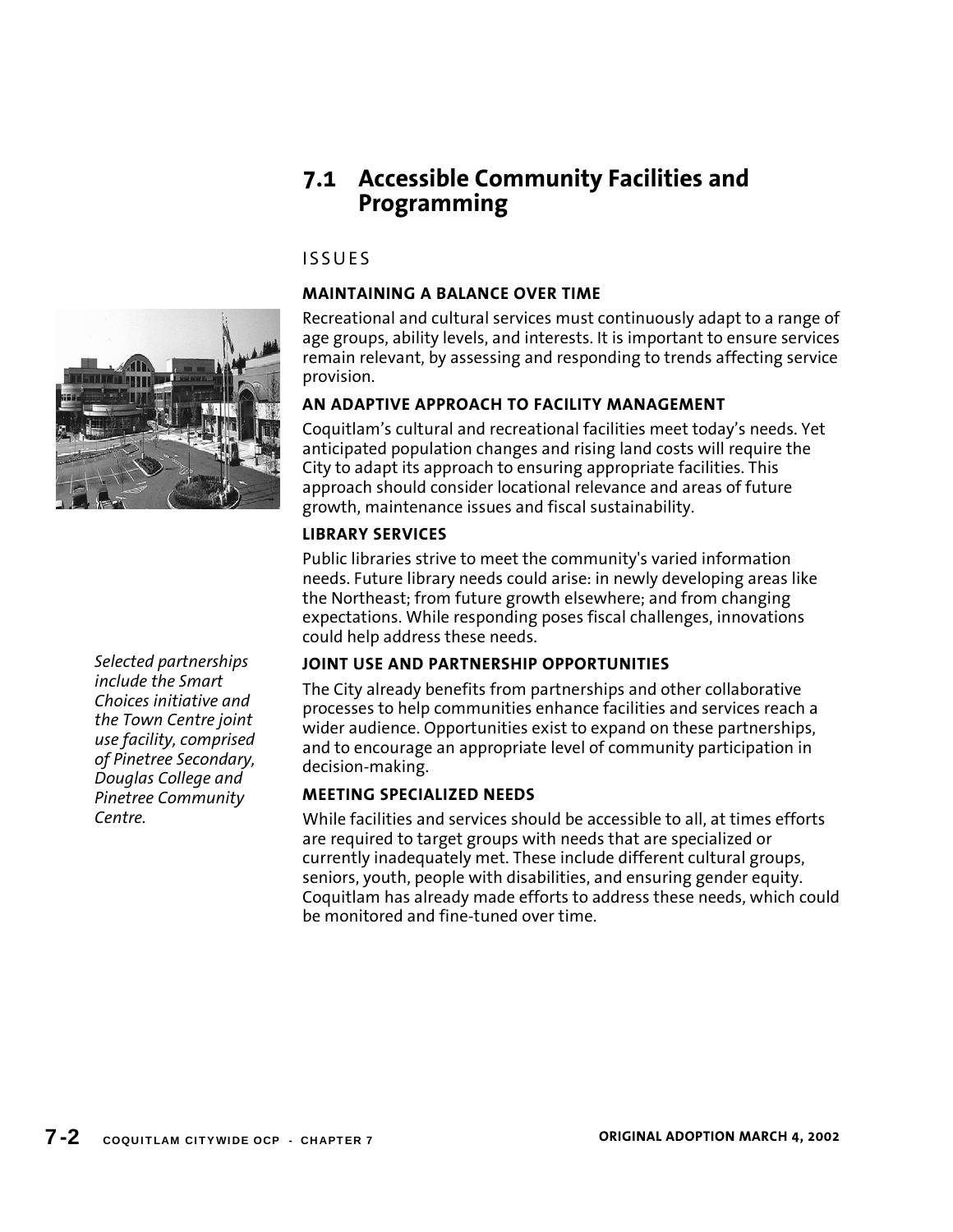#### **OBJECTIVE 1**

To provide services and programming which promote livability by enhancing resident and business participation in sports, arts, and cultural events and programs.

#### **POLICIES**

- a) **Maximize community benefit from leisure facilities.** Examine ways to increase use of services and facilities by under-represented groups.
- b) **Create opportunity for localized programs and services in neighbourhoods.** Encourage local outreach in decentralized locations such as places of worship, parks, and senior centres.
- c) **Encourage programming to promote a sense of place and neighbourhood uniqueness.** Continue enabling the community to promote selected special events and festivals throughout the City.

### **OBJECTIVE 2**

To provide, manage and maintain City-owned facilities in an adaptive manner that responds to changing needs and fiscal realities.

#### **POLICIES**

- a) **Continue to develop strategies for supplementing existing community level recreational and cultural facilities with premises in decentralized locations near local neighbourhood centres.**
- b) **Celebrate and enhance the role of Town Centre civic and recreational facilities as a community focal point**. Identify specific locations for additional facilities through the Town Centre Plan. Explore opportunities for enhancing the vitality of these facilities by adding retail and other street-animating activities such as cafes and restaurants, as appropriate.
- c) **As required, develop strategies to identify facility repair and/or replacement needs, particularly in the case of aging or strategically located facilities.**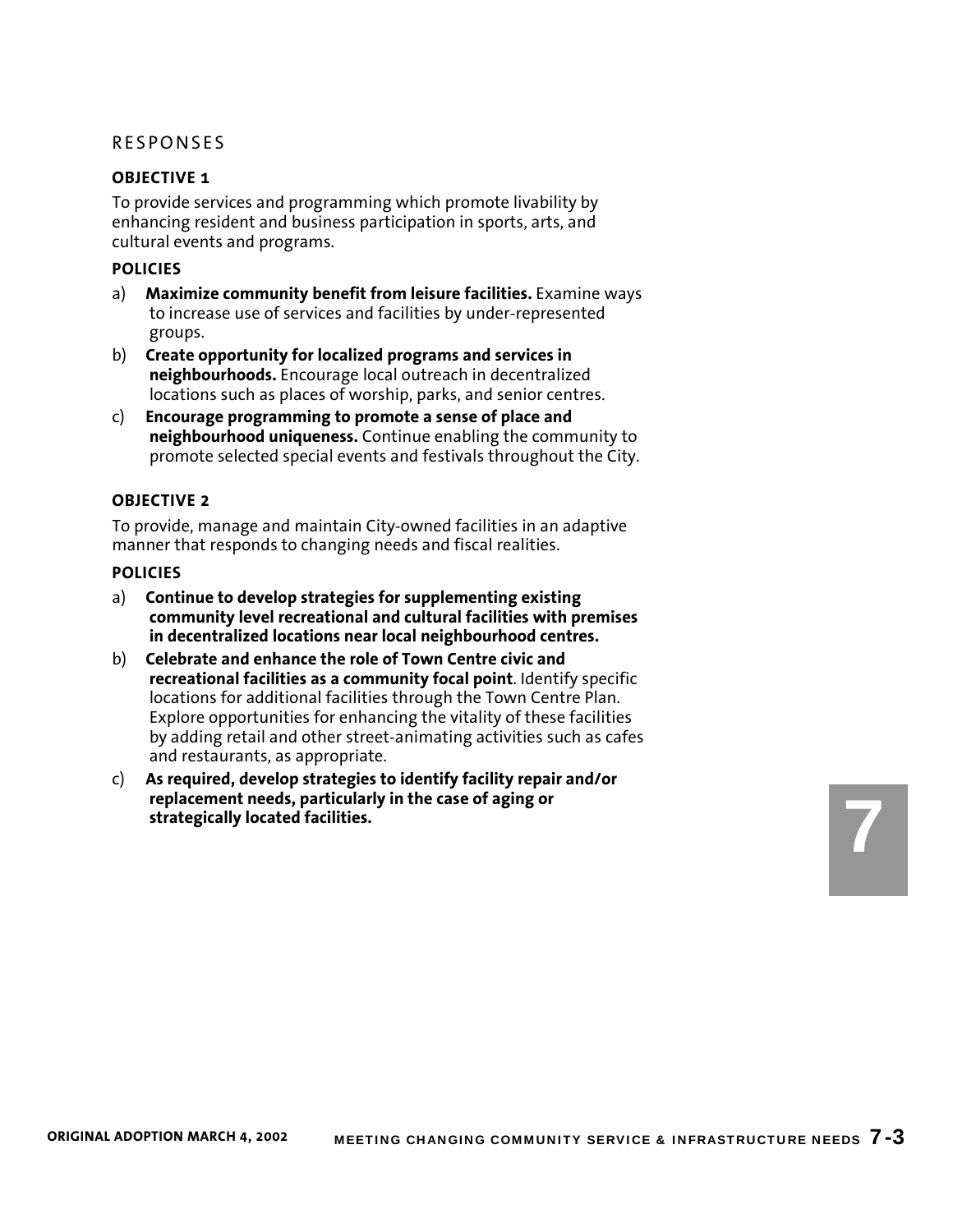To enhance service provision and facility use through collaboration, partnerships and volunteer work.

### POLICIES

- a) **Continue to pursue and encourage opportunities for partnerships and volunteerism with community groups, schools and other public/private agencies.**
- b) **Maintain close relationships with existing facility partners such as Pinetree Community Centre/Douglas College/Pinetree Secondary School**.
- c) **Develop guidelines for public/private partnerships and a framework for developing joint facilities**.
- d) **Explore feasibility of expanding corporate sponsorship opportunities, while respecting the City official policy.**
- e) **Foster a sense of community ownership and pride in leisure facilities.**
- f) **Use the Smart Choices initiative to ensure efficient use of facilities**. This may include such things as booking space rentals on-line.

## **OBJECTIVE 4**

To provide accessible, useful library services, facilities and programs and capitalize on their potential as community focal points.

## **POLICIES**

- a) **Reinforce Coquitlam Town Centre as a major library facility**. Ensure a strong central resource area that benefits from proximity to other City facilities such as City Hall, and specialized information resources such as a potential archives centre.
- b) **Respond to changing needs and technological opportunities**.
- c) **Anticipate longer-term needs for new library facilities.** This may be achieved by:
	- Considering secondary libraries in neighbourhood centres;
	- Reaffirming Northeast Coquitlam as a major new library destination; and
	- Investigating opportunities for private sector partnerships and developments to provide some of these facilities.

*Potential partners include other civic agencies such as libraries, RCMP and cultural centres, Tri-City agencies, as well nonprofit, informal and neighbourhood associations.*

*Possible responses to changing needs could include:* 

- *Using the Smart Choices initiative and other technologies to expand hours and range of services;*
- *Augmenting collections to respond to the varying language needs of citizens, as feasible; and*
- *Considering new library designs and layouts that respond to consumer preferences.*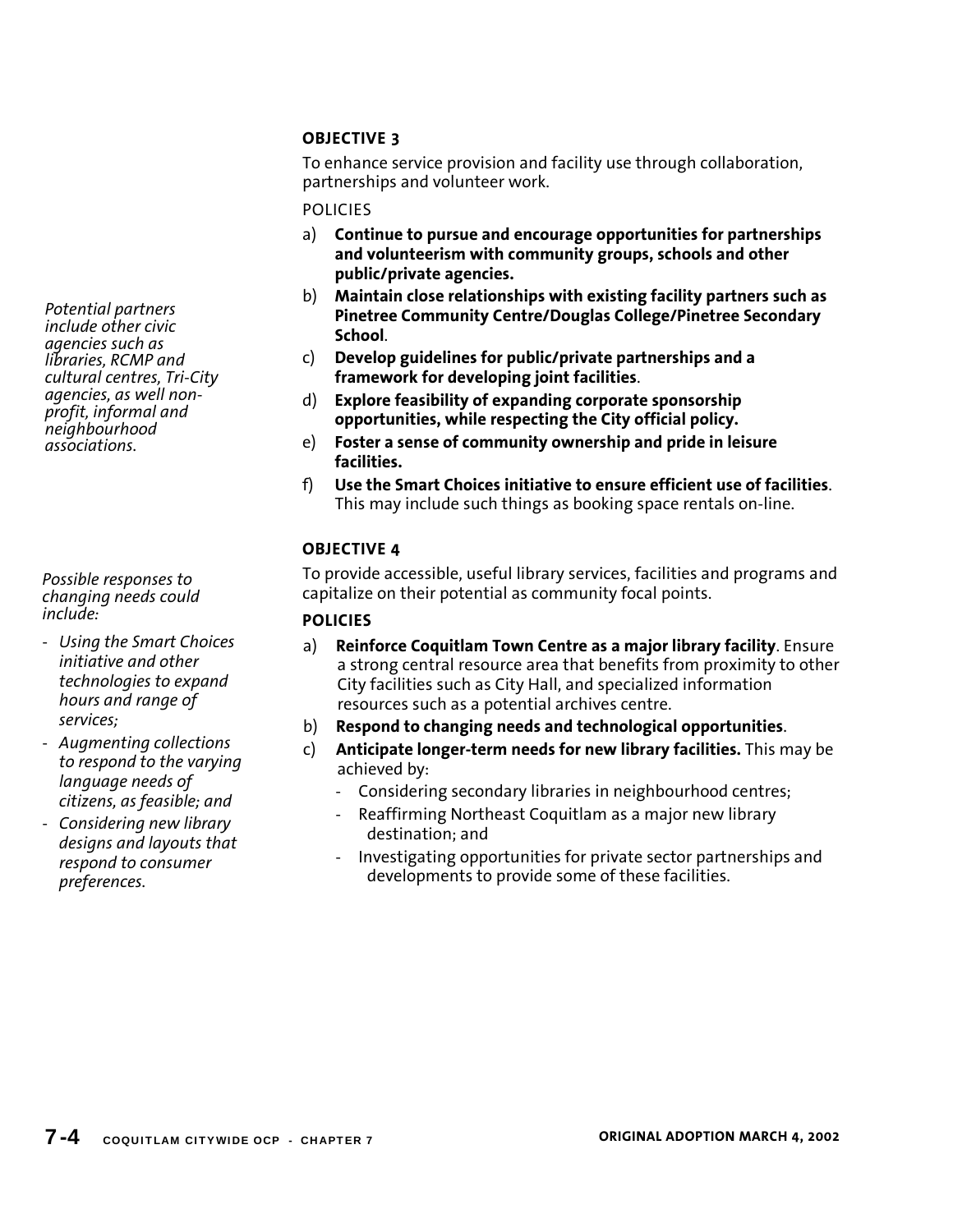To ensure that community facilities, services and procedures enhance accessibility for all, including different ages, genders, abilities and culture.

## **POLICIES**

#### **A Range of Age Groups**

- a) **Facilitate the continued support and operation of facilities and services targeting the needs of specific age groups, with particular reference to seniors and youth.**
- b) **Encourage citizens of all ages to feel welcome and self-sufficient in all community facilities**. This may be achieved by promoting seniorfriendly design elements and implementing policies to remove barriers for people with disabilities
- c) **Explore opportunities for increasing a sense of belonging for youth.**
- d) **Investigate the possibility of intergenerational programming**. Bring youth, seniors and other age groups together to share common interests, resources, programs and services.

#### **People with Disabilities**

a) **Encourage physical environments that do not inhibit the movement of people with disabilities**. Promote barrier-free design elements and construction materials in community facilities. Complement this design approach with a range of recreation and cultural programs to suit the needs, and encourage the participation of, people with disabilities.

#### **Varied Cultural Needs**

- a) **Ensure that people of all ethnicities benefit from, and feel welcome in, Coquitlam's community facilities and services.**
- b) **Continue to assist with and promote cultural events**.

*Selected cultural events in Coquitlam include:* 

- *Chinese New Year*
- *Eracism Walk*
- *Festival du Bois*

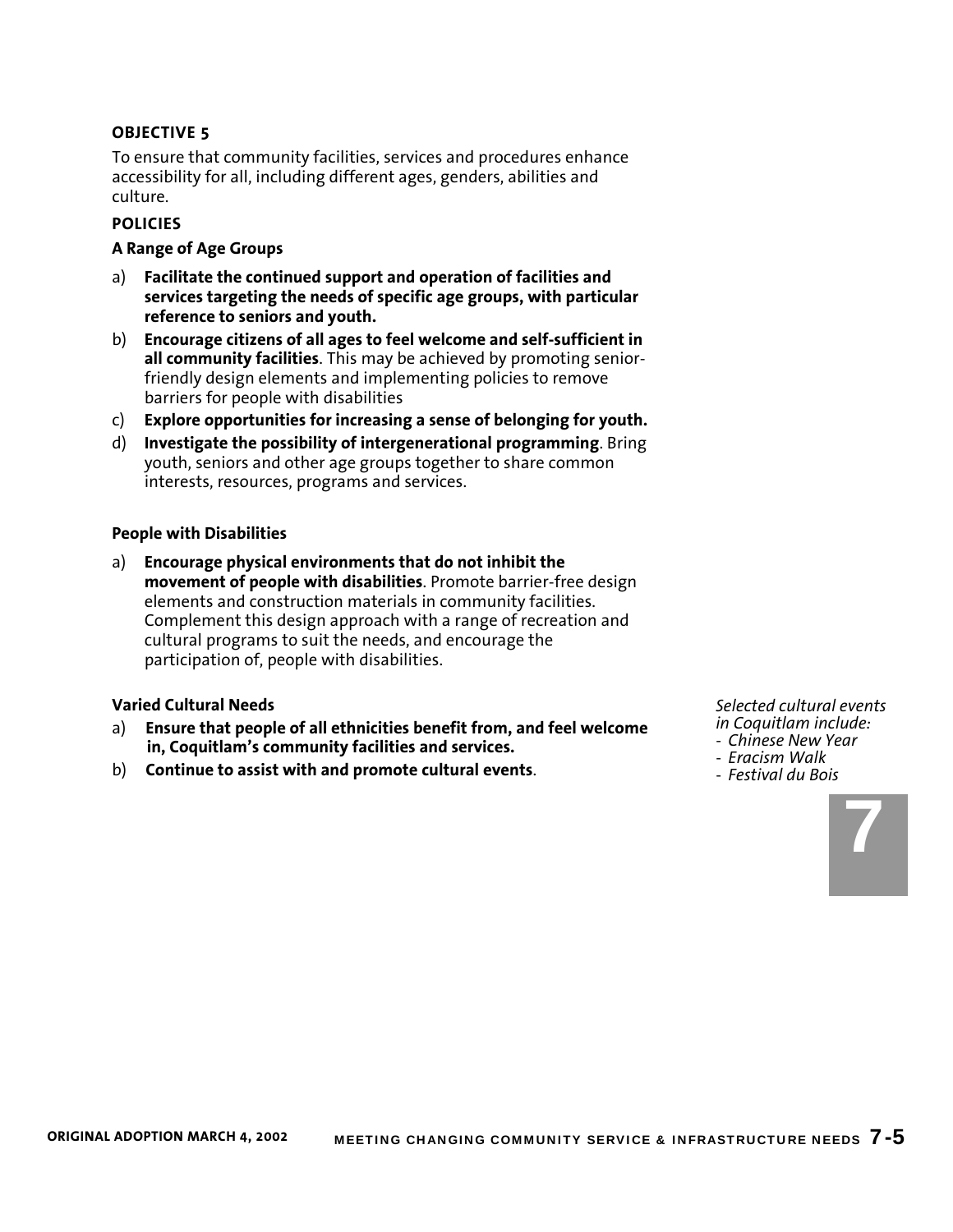# **7.2 Community Safety**

# ISSUES

## **SUPPORTING AND FINE-TUNING EXISTING PREVENTION AND RESPONSE PROGRAMS**

Safety and security through prevention is an effective way of meeting broader safety community and livability goals. Related programs in Coquitlam include fire prevention and inspections, crime prevention and emergency preparedness and response networks. These highly effective programs could benefit from ongoing support and refinement.

# **PROMOTING EDUCATION AND ENSURING INFORMATION ACCESS**

Education is a key component of effective crime and fire prevention, and emergency preparedness. Several valuable safety related courses and services are available to citizens; but methods of promoting and delivering programs and information could always be improved.

## **SAFETY PARTNERSHIPS WITH THE COMMUNITY**

Currently a number of community and volunteer organizations support Coquitlam's safety programs. These groups provide a range of necessary services, from block parenting to search and rescue, and are integral to the continued operation of the more formal programs.

*This section addresses fire safety, emergency preparedness, crime prevention and natural hazards. But the City also provides for safety through the building approvals process*.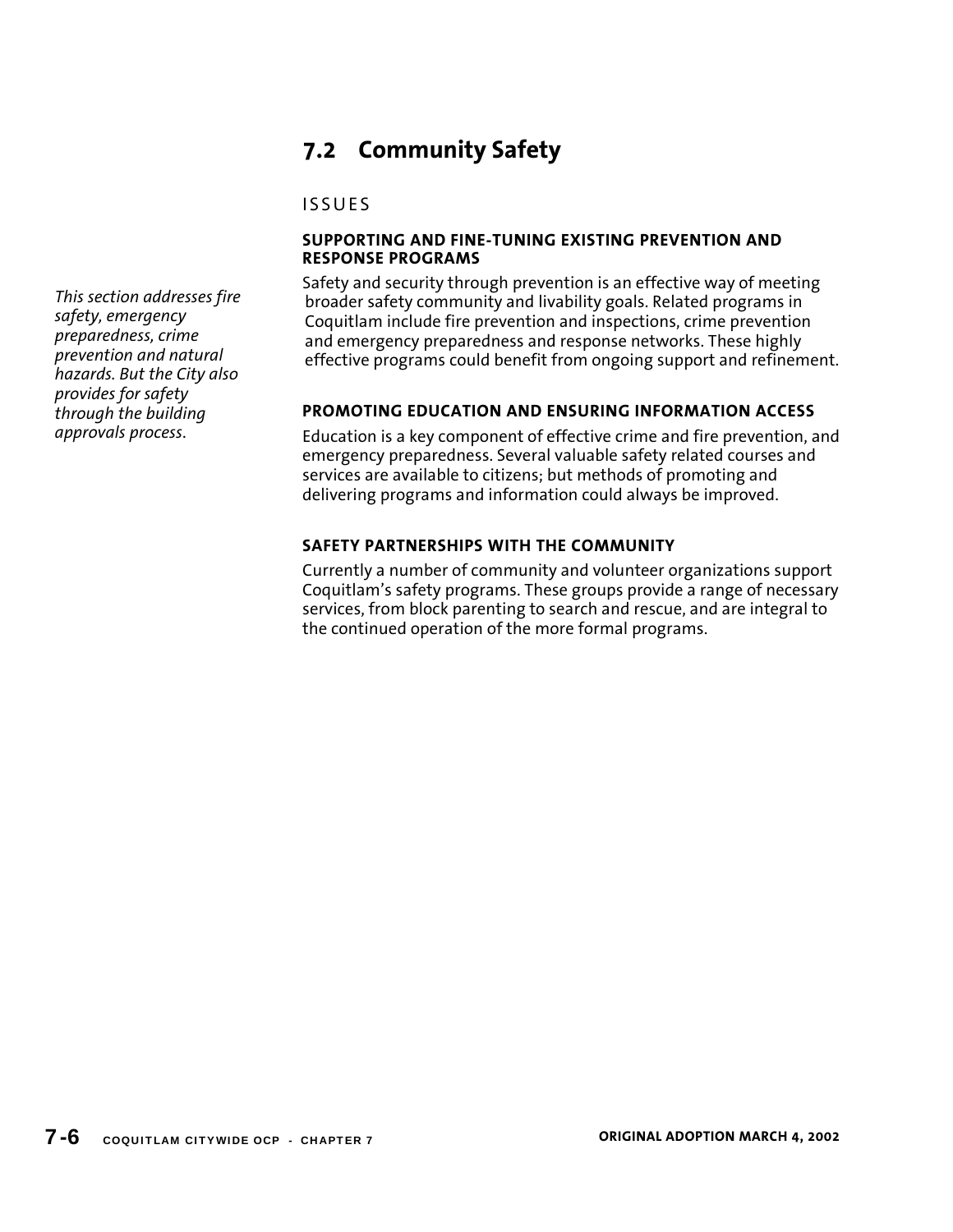#### **OBJECTIVE 1**

To support the continued operation and refinement of fire/safety, crime prevention and emergency preparedness and response programs.

## **POLICIES**

- a) **Recognize the land use connection to fire safety**. Consider community safety needs and risk management factors in conjunction with any proposed changes to planning and development regulations.
- b) **Recognize the role of appropriate land use combinations in crime prevention**.
- c) **Ensure safe civic buildings and parks**. Consider safety and risk management factors in managing and operating these amenities.
- d) **Continue to implement, and modify as necessary, the emergency response and preparedness program administered by the City**.
- e) **Promote continued efficiencies in safety services, including possible opportunities for collaboration.**
- f) **Build upon and share successes and innovations in prevention and education programs**.
- g) **Acknowledge and respect existing policies and regulations administered by senior government agencies**. This includes, for example, provincial standards for Building Codes and fire regulations.

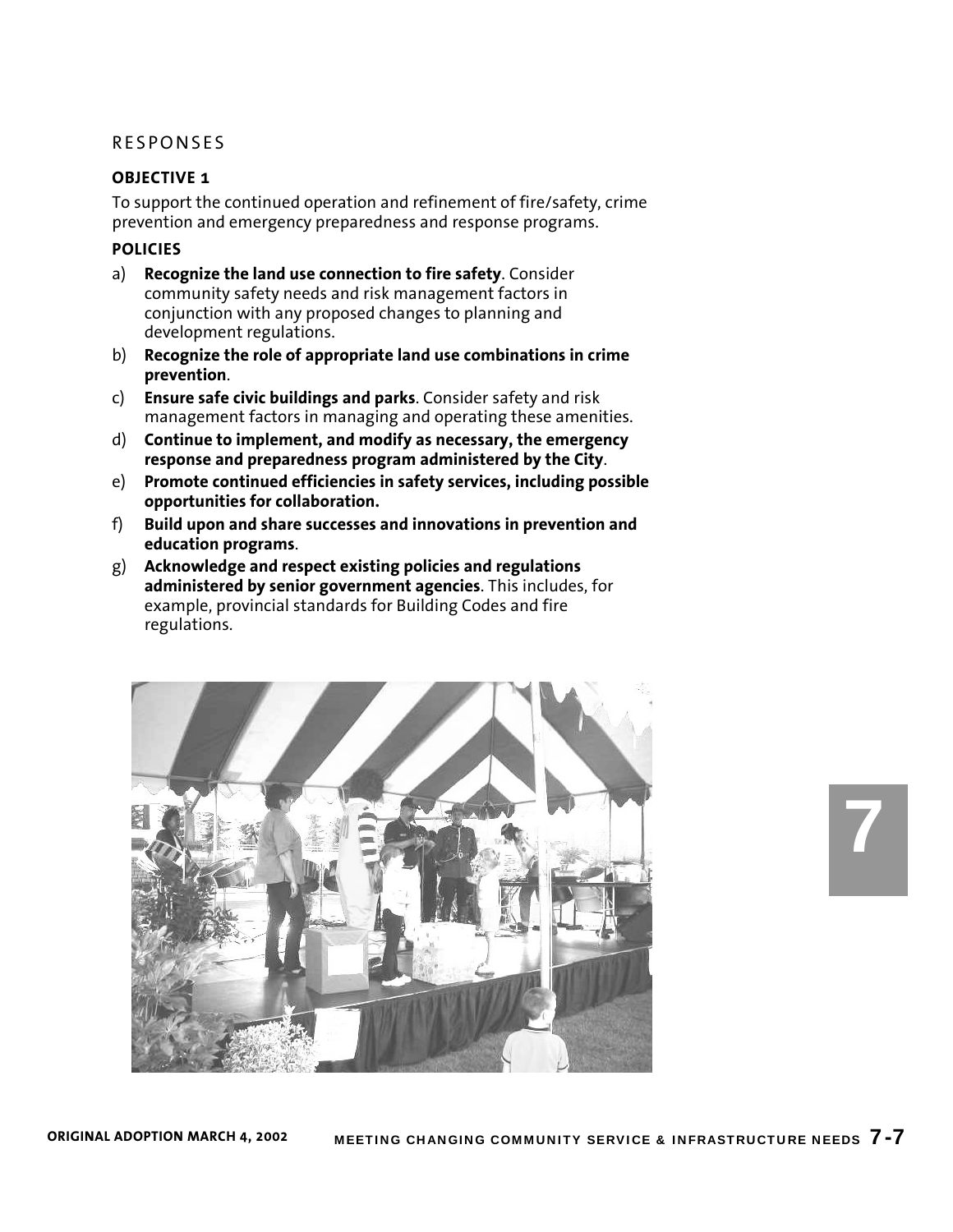To foster safe neighbourhoods through greater awareness.

## **POLICIES**

- a) **Support initiatives to raise the awareness of all safety programs offered in the community**. Continue to encourage partnerships to this end, with particular emphasis on school programs.
- b) **Encourage greater safety awareness by providing a clear and balanced perception of safety issues and risks in Coquitlam.**  Investigate options for providing information, such as area crime warnings or predator alerts, while still ensuring resident privacy.
- c) **Supplement existing programs with the Smart Choices Safety Net initiative.**

## **OBJECTIVE 3**

To enhance community involvement in fire/safety, crime prevention and emergency preparedness programs

## **POLICIES**

- a) **Recognize the importance of neighbourhood cohesion in complementing safety programs to promote neighbourhood safety**.
- b) **Seek business collaboration in fostering safety in commercial and industrial areas.** Continue to maintain cooperative programs such as the RCMP Business Liaison program, subject to resourcing.
- c) **Continue to promote and support community and volunteer programs.**

*The Smart Choices/Safety Net initiative could provide for web-based information to complement in-person services.*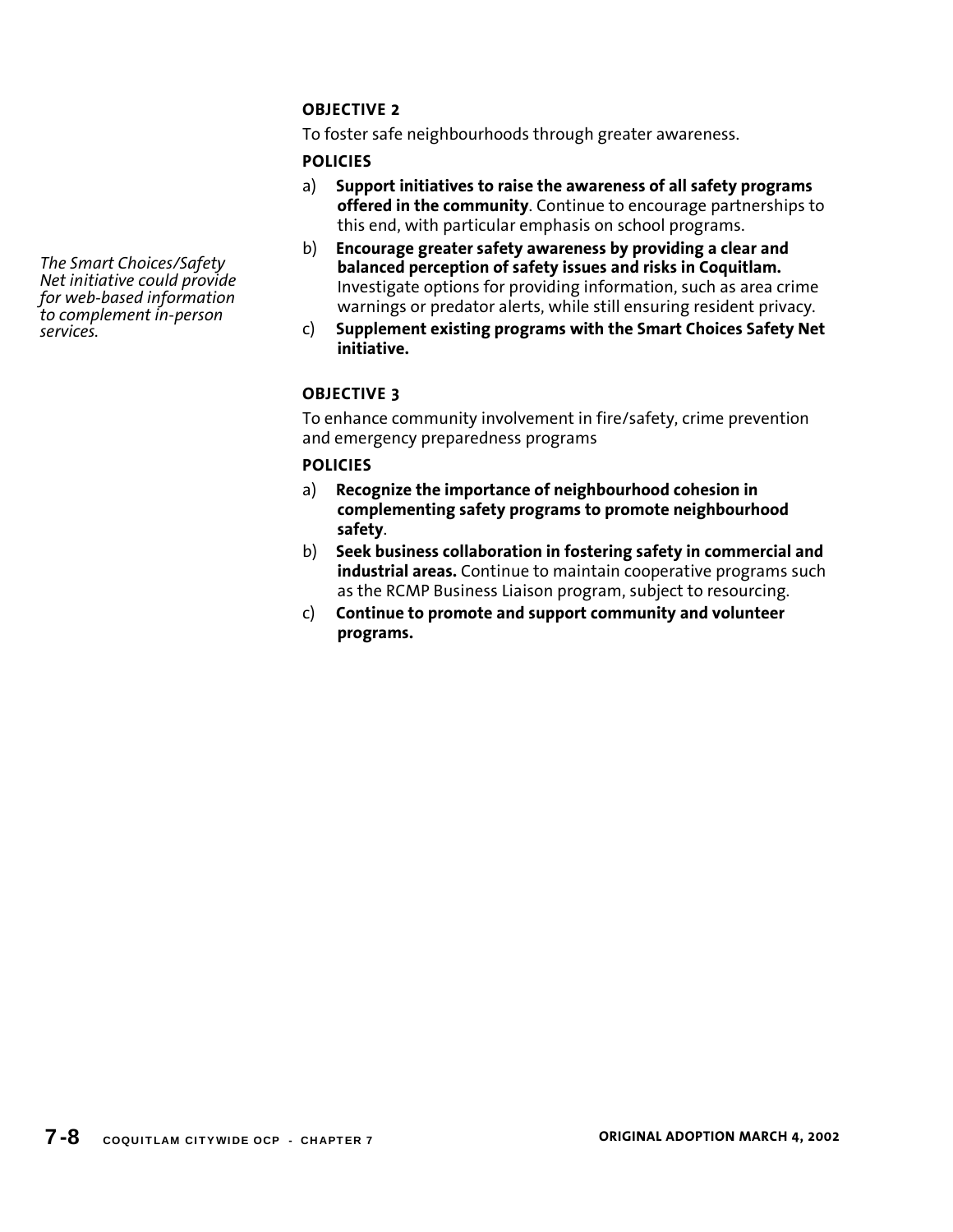# **7.3 Seamless Service Provision With Other Agencies and Groups<sup>1</sup>**

# ISSUES

## **CHOICE AND PARTNERSHIPS IN EDUCATION**

As Coquitlam grows and changes, school provisions must respond to meet population needs. Coquitlam should support the availability of these choices in a manner that also helps achieve other community goals. Further opportunities exist for partnerships between the City and educational institutions to maximize community access to services, facilities, and programs.

### **COMMUNITY HEALTH CARE AND SERVICES**

Coquitlam's health services and facilities are operated under the mandate of the Simon Fraser Health Board, and with other public and private agencies. These agencies work with the City to provide several smaller programs, such as the community response network. Continued collaboration will assist in meeting community health needs.

### **PLACES OF WORSHIP**

Places of worship fulfill spiritual needs and may also provide additional space for other community activities and organizations. As many of these facilities are now being built to serve more regional needs, sizes have been increasing. Locational policies for new facilities will need to consider this trend.



#### *Health services and facilities include:*

- *Supported hiring*
- *Nursing homes*
- *All types of congregate care*
- *Help facilitate aging in place*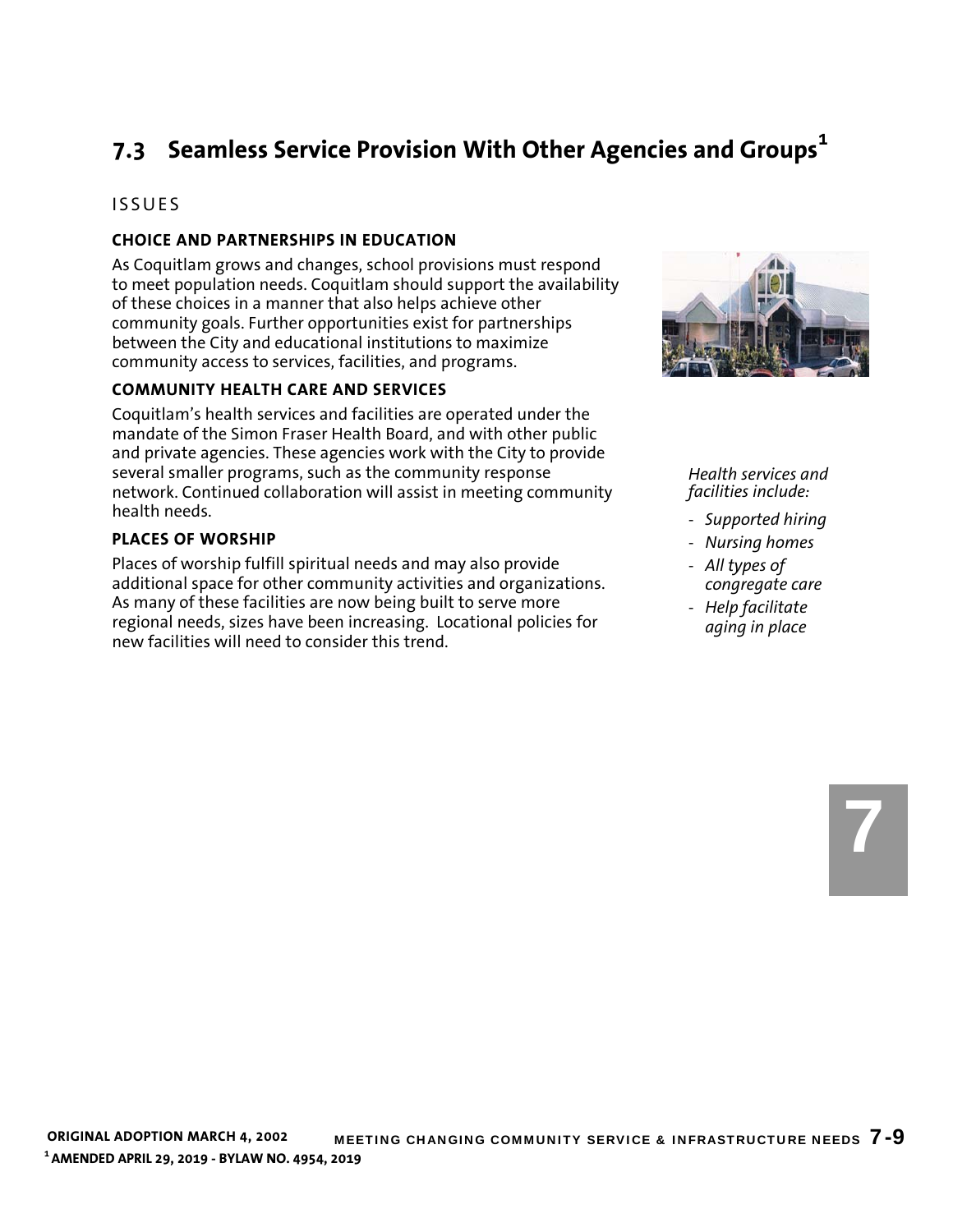# **OBJECTIVE 1**



*An example of site City and School District collaboration is the joint gymnasium provided at Pinetree Secondary School* 



### To ensure that Coquitlam residents benefit from a wide range of compatible and high quality educational services and facilities.

## **POLICIES**

- a) **Continue to work with School District 43 to ensure sufficient availability of public school facilities are available to Coquitlam residents.**
- b) **Accommodate a variety of other educational opportunities.** These may include private schools, the Montessori system, French Immersion, ESL institutions, and post-secondary schools.
- c) **Enable private facilities to locate in Coquitlam, which benefit the community and reinforce other community goals**. Create appropriate locational criteria for private institutions. Consider developing guidelines for amenities in private institutions to reasonably address student needs.
- d) **Continue to work with School District 43 and individual schools to support community schools as a place where school staff, students, parents, community members, local organizations/agencies and businesses work collaboratively to fulfill community needs**. As such, encourage opportunities for community use of school facilities after school hours and on the weekend. This will require creative scheduling in light of existing demand.

# **OBJECTIVE 2**

To ensure that sufficient and appropriate community-based external agency services are available to Coquitlam citizens.

## **POLICIES**

a) **Encourage the continued development of health services, social services, agencies and programs to better serve the needs of Coquitlam residents**.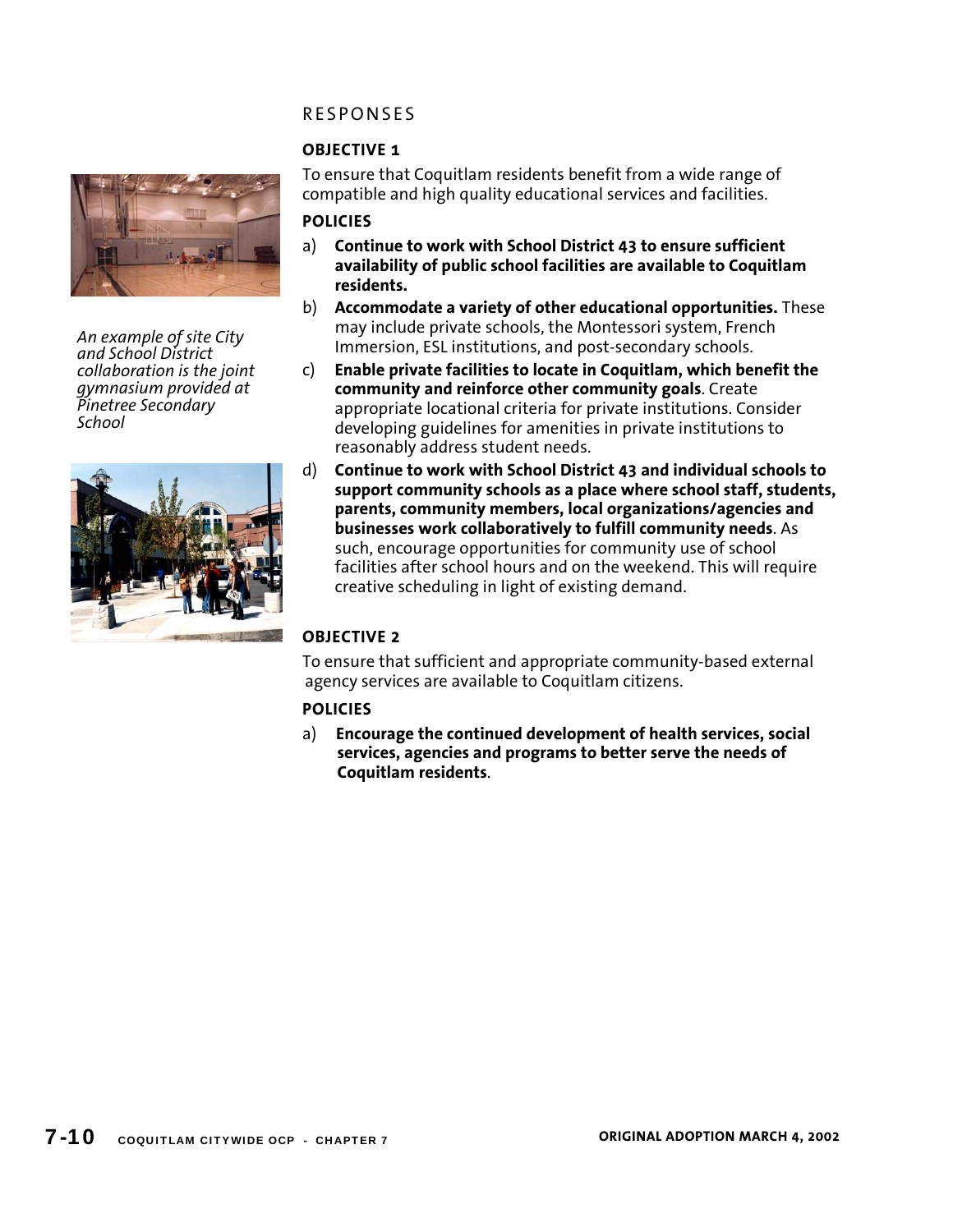To ensure that opportunities for places of worship are available to Coquitlam residents in a manner compatible with existing residential neighbourhoods.

- a) **Recognize the value of existing places of worship in the community**.
- b) **Encourage new places of worship to choose locations that**:
	- Have convenient access to a collector or arterial street to minimize traffic on local residential roads; and
	- Form a buffer between residential and non-residential areas and major roads.
- c) **Recognize the neighbourhood implications of new, larger-scale facilities.** Consider re-examining church location and development criteria as needed**.**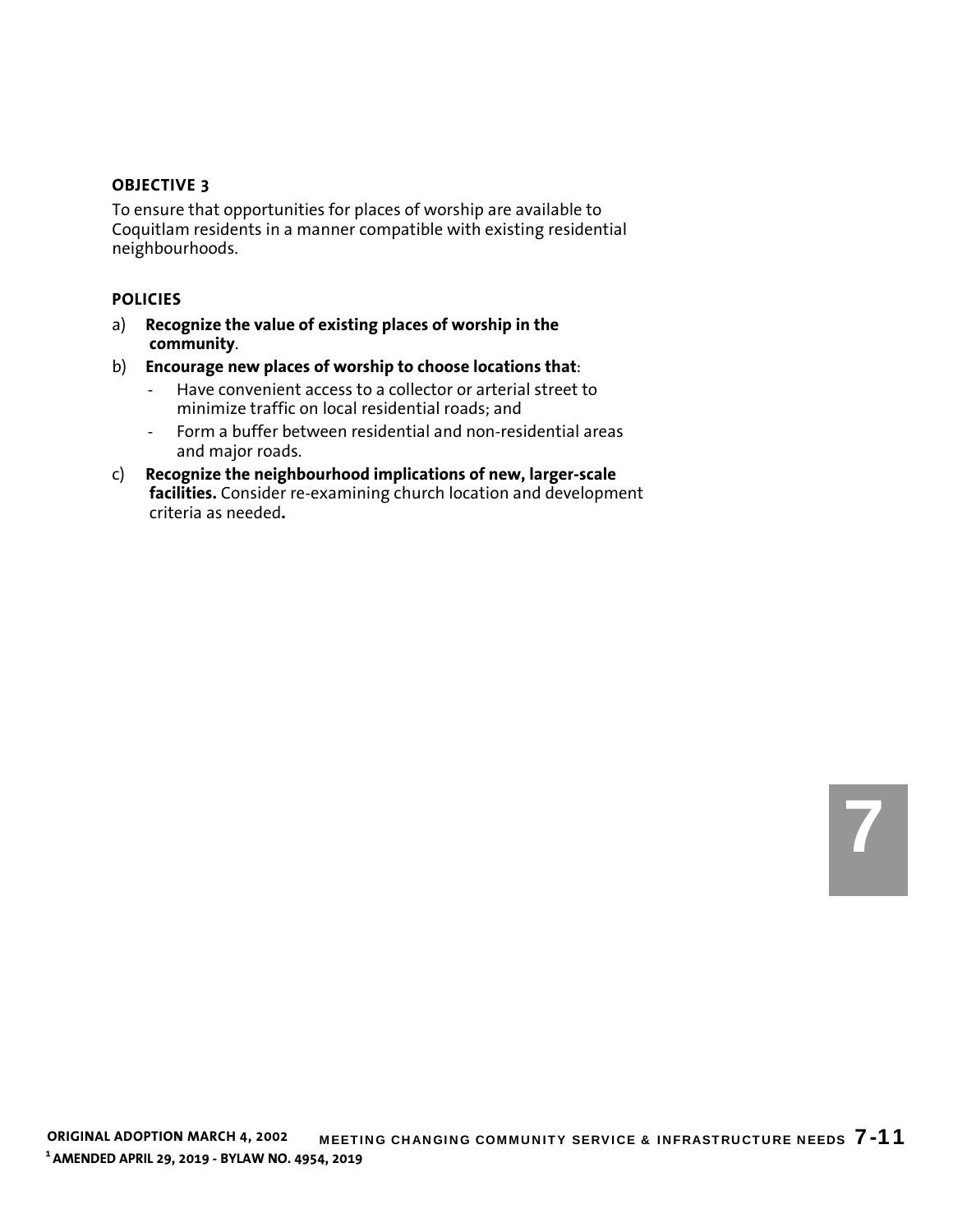# **7.4 Sustainable Utilities**

# ISSUES

### **BALANCING THE NEEDS OF THE EXISTING AND FUTURE COMMUNITY INFRASTRUCTURE NEEDS**

To fulfill LRSP commitments, infrastructure services must closely link with the City's growth management goals. A strong commitment to planning is needed to set priorities among competing resource demands.

## **RESPONSIBLE DELIVERY AND MAINTENANCE OF INFRASTRUCTURE**

Utilities are the City's largest investment, and require adequate maintenance to prevent higher overall costs in future. Much of the City's infrastructure is at an age where it needs assessment and monitoring to effectively plan for rehabilitation or replacement. Such plans must be coordinated with the longer term needs of redevelopment areas. They should also consider new technologies, practices and standards arising from consumer preferences and prevailing environmental, health and safety requirements of senior agencies.

### **RESPONDING TO CHANGING APPROACHES, PRACTICES AND STANDARDS**

New approaches pose both challenges and opportunities. New stormwater management approaches under consideration emphasize on-site storage and infiltration, as recently proposed for the Como Lake Watershed and Northeast Coquitlam. Because such approaches have not yet been widely implemented, and still pose effectiveness and cost uncertainties, they need careful assessment prior to being enacted. New standards also need to be considered for the street design, enabling bicycle and pedestrian use of road rights-of-way and promoting the design of more compact, complete communities. These standards and new technologies, like broad-based fibre optic and wireless networks and remote sensing devices could improve customer service. They should also be assessed carefully for costs, need for land, phasing and appropriate integration within City policies and regulations.

## **THE FUNDING CHALLENGE**

Infrastructure provision is a major part of the City's annual spending, affected by both City needs and by obligations from broader regional and provincial commitments. As Coquitlam continues to face future infrastructure servicing, further refinements to its financing approach will be needed that are consistent with community values and regional commitments.

*Growth-related infrastructure costs are addressed by development cost charges or direct developer involvement in infrastructure construction. Nongrowth related infrastructure is financed through user fees and various taxes.*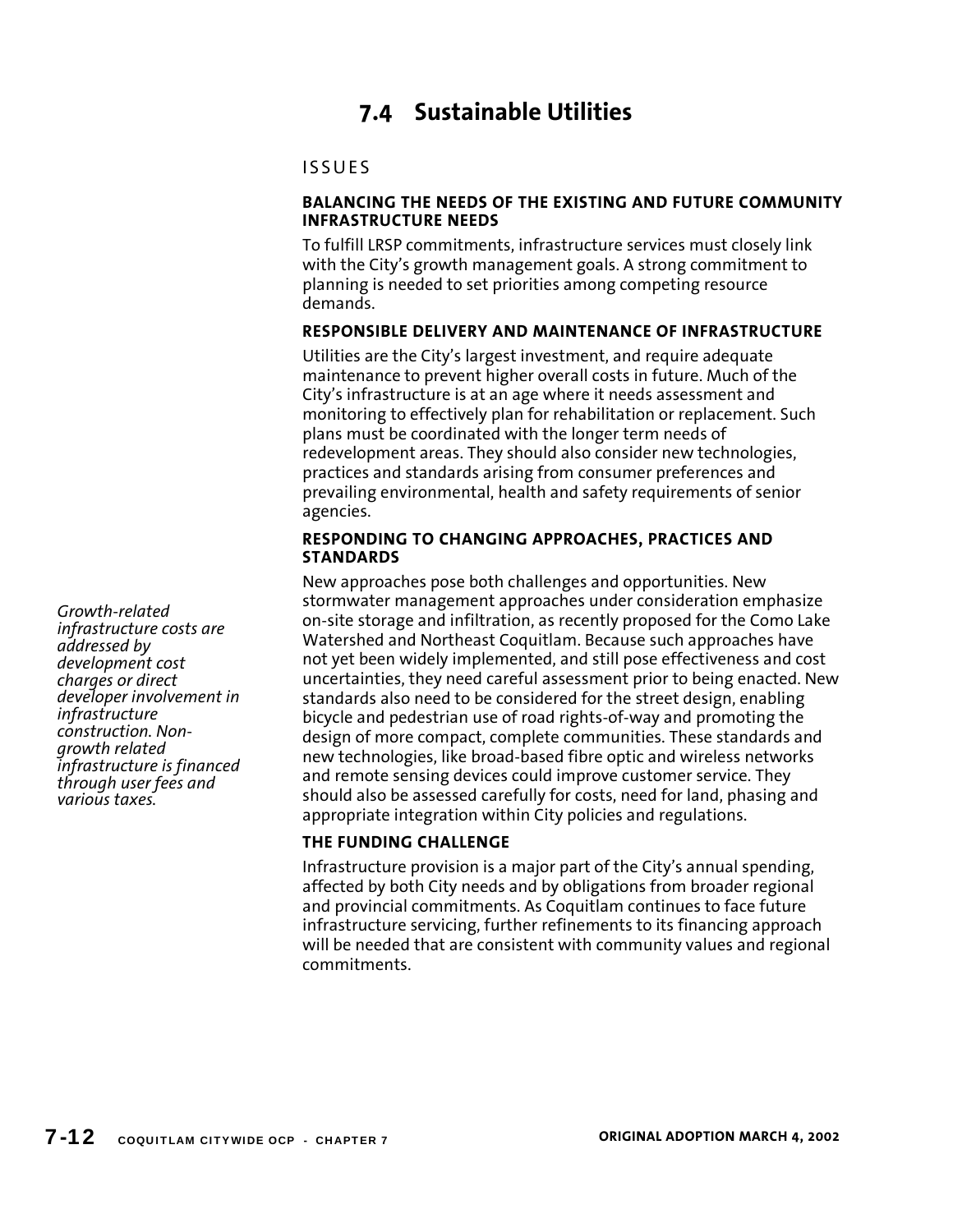## **EFFECTIVE PARTNERSHIPS IN UTILITY PROVISION**

Many organizations and agencies work with the City in utility provision. Partnerships with other governments entail specific responsibilities with implications for City costs, staffing, and project timing. Given the growing impact of senior agencies on service provision, City efforts to increase communications with a broad range of agencies and partners should continue. Collaboration with private utilities is also important and rapid changes in related technologies create opportunities for the innovative partnerships to expand the scope and quality of locally available services, potentially reducing impacts on rights-of-way and other City assets.

### RESPONSES

### **OBJECTIVE 1**

To expand and develop the City's infrastructure services to support broader growth management objectives and policies in a manner which balances existing community infrastructure needs.

#### **POLICIES**

- a) **Promote a community-wide infrastructure and capital planning process which integrates maintenance, rehabilitation and upgrading of existing infrastructure with the need to expand and extend infrastructure services to accommodate the needs of future growth.**
- b) **Expand, extend and stage infrastructure services to accommodate future growth consistent with the City's overall growth management strategy that provides for a more compact, complete community**. Achieve this by:
	- Recognizing Northeast Coquitlam as a major urban development area consistent with regional goals; and
	- Accommodating future change in the rest of the City by directing growth to existing community and neighbourhood focal points, consistent with area and neighbourhood plans.
- c) **Prepare and implement a comprehensive long-term servicing strategy for green field development and redevelopments.** This strategy should address and integrate land use, infrastructure and the financing of servicing. Ensure that programs for addressing interim servicing issues such as failing on-site systems in the Northeast support longer term strategies, by working towards full cost recovery.

*Private utilities provide services such as telecommunications, power and gas* 

*As of 2001, the City of Coquitlam owns and manages infrastructure assets exceeding \$1 billion in value. These assets do not last forever and require continued investment. Without adequate maintenance and rehabilitation, the quality of the City's infrastructure will deteriorate and failures will increase in both frequency and magnitude.* 

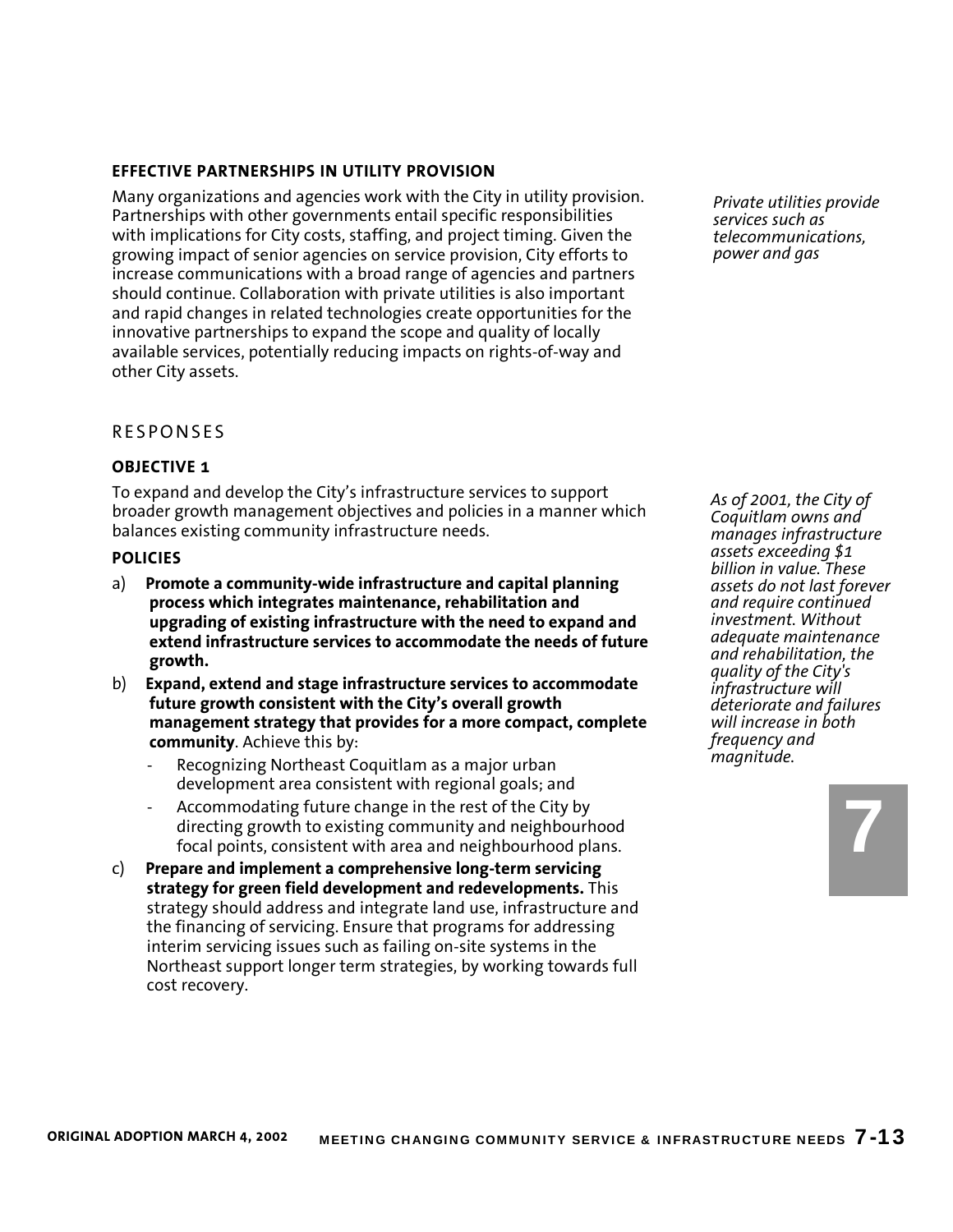To enhance the City's investment in existing infrastructure through adequate maintenance rehabilitation and replacement as appropriate.

## **POLICIES**

- a) **Continue efforts to proactively assess infrastructure conditions.**
- b) **Continue to prepare business plans, consistent with overall City infrastructure and capital plans, which set out definitive strategies for the maintenance, rehabilitation and operation of the City's infrastructure services, in a manner supportive of development and redevelopment objectives.**
- c) **Investigate the appropriateness of a lifecycle cost approach to the identification of infrastructure maintenance, rehabilitation and replacement investment requirements**.
- d**) Increase the use of new technology in the management of existing and new infrastructure services which may include increased use of remote sensing, supervisory control and data acquisition (SCADA) systems, geographic information systems (GIS) and maintenance planning tools.**

# **OBJECTIVE 3**

To carefully assess new approaches, practices and standards related to infrastructure provision prior to implementation, in order to ensure effectiveness and reduce risk.

- a) **Continue to implement proven approaches, practices and standards to the provision of infrastructure services**.
- b) **Monitor and assess new approaches and standards for the provision of infrastructure services**. Incorporate those approaches and standards which enable delivery of utility services in a more effective and efficient manner, taking into account consumer needs, the protection of the environment and fiscal realities.
- c) **Initiate pilot projects to assess the viability of new approaches in partnership with key stakeholders such as the GVRD, landowners, community groups and federal and provincial agencies in stormwater management.**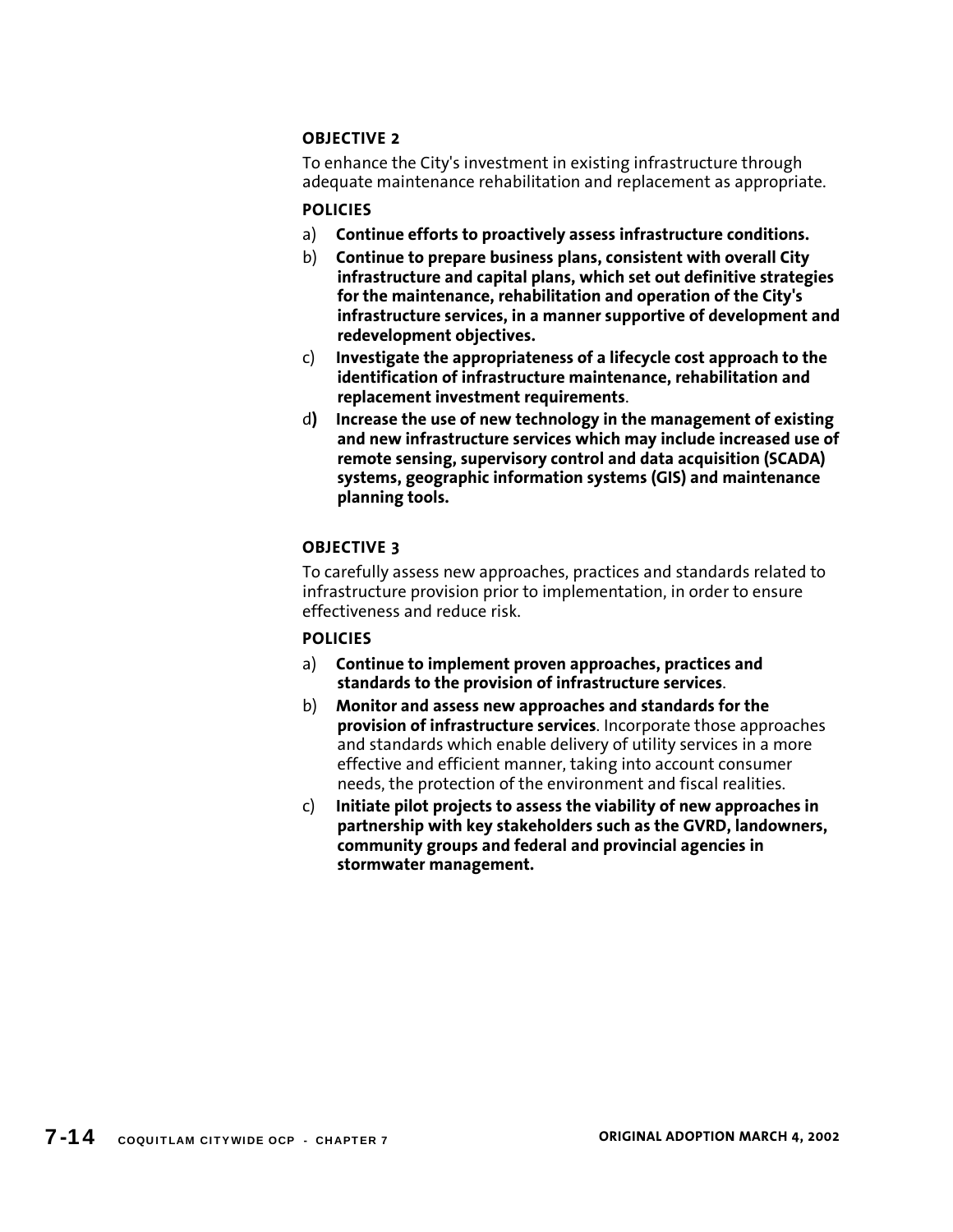To ensure sustainable, equitable and effective funding strategies to enable the City to provide a high quality and appropriate level of infrastructure services to its residents. The management of demand for services must form an integral part of the overall management of the City's infrastructure services.

#### **POLICIES**

- a) **Establish functional level funding and cost recovery strategies for both greenfield and redevelopment areas within the City as an integral part of sector or neighbourhood plans.**
- b) **Explore the range of financing and cost recovery tools used for funding growth-related infrastructure to ensure flexibility, effectiveness and equity.**
- c) **Monitor existing approaches to the recovery of infrastructure costs to ensure an attractive climate for investment.**
- d) **Promote a more predictable and sustainable source of funding for the maintenance, rehabilitation and replacement of the storm drainage system.** Investigate the feasibility of establishing a selfliquidating stormwater utility. As part of any such utility, consider a funding approach that emphasizes user fees over general taxes.
- e) **Implement a water conservation program and investigate the implementation of universal water metering and a revised rate structure for the City.**
- f) **Continue to upgrade and replace infrastructure in older neighbourhoods of the City based on needs.** Where existing neighbourhoods are designated or under study for redevelopment, coordinate the needs of future growth with the need for rehabilitation and replacement of existing infrastructure.
- g) **Explore innovative approaches to infrastructure funding**. These may include partnerships with other public agencies as well as the private sector, provided that the interests of the City and its residents, businesses and industries are maintained.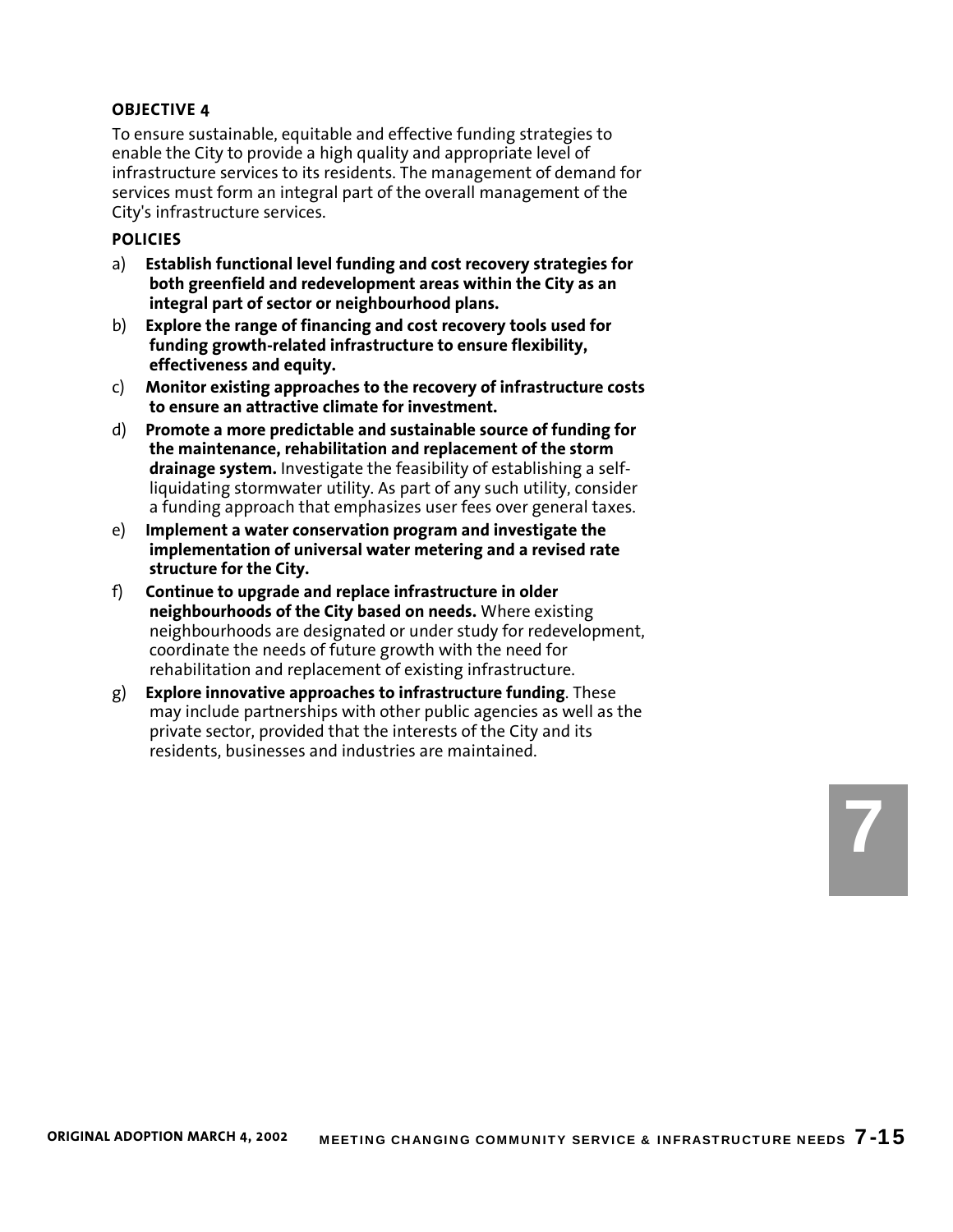To maintain effective partnerships with other agencies in the provision of infrastructure services and, within the context of those relationships, to represent the interests of the City of Coquitlam.

- a) **Continue working with the GVRD to fully implement the Liquid Waste Management Plan (if approved by the Province)**. Place particular emphasis on the preparation of watershed plans as well as addressing the issue of infiltration and inflow in its wastewater collection system.
- b) **Maintain and expand the curbside recycling program and continue efforts to reduce the volume of solid waste generated, consistent with the objectives and strategies of the Solid Waste Management Plan, thereby reducing land use and transportation impacts elsewhere in the City**.
- c) **Encourage the GVRD to accelerate establishing a water filtration plant for Coquitlam reservoir.**
- d) **Continue to expand communication with key provincial and federal agencies.** When necessary, establish formal agreements to clarify objectives, roles and responsibilities, as well as to define procedures for working effectively with one another**.**
- e) **Continue to advocate the interests of the community with individual Provincial and Federal agencies whose mandates affect infrastructure planning and investment.**
- f) **Explore opportunities to enter into partnerships with private utility providers to achieve economies of scale and other efficiencies in carrying out common utility functions.**
- g) **Investigate the feasibility of becoming involved in a partnership with private utility providers to upgrade the capacity of high-speed fibre-optic cable, or other modern technologies serving the City, its residents and businesses.**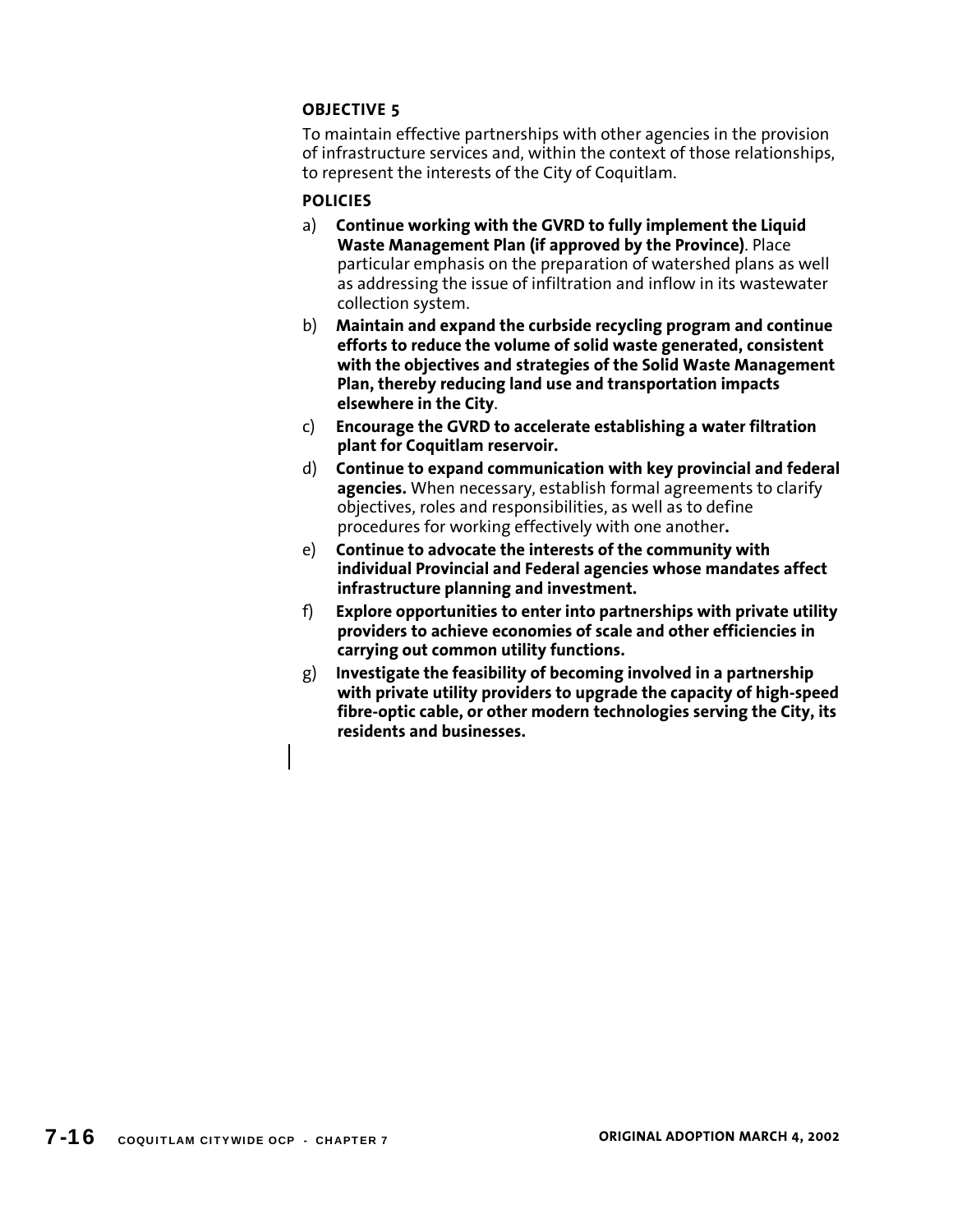# **7.5 Child Care<sup>1</sup>**

# ISSUES

# **ACCESS**

There are approximately 20 spaces of licensed child care available in the City of Coquitlam for every 100 children ages 0-12 as of mid-2018. Finding child care can be a challenge for many parents, which can be exacerbated by a number of factors including: relative proximity to home, school, and/or work; affordability; hours of service; space availability for more than one child in different age groups; access for children with extra support needs, staff qualifications; and cultural preferences. It is important that the City uses its policy and regulatory tools to support the development of a sufficient number of child care spaces to meet community need and to enhance neighbourhood livability.

## **ECONOMIC DEVELOPMENT**

Child care is an important driver of economic development. Its availability enhances labour force participation and, therefore, levels of income. Labour force participation by one or more parents is increasingly critical in the context of decreasing housing affordability, and overall increases in the cost of living. Private and non-profit child care facilities, from small home-based business to large multi-space providers, are all significant employment generators. Opportunities exist for the City to foster local economic development and to enhance the financial well-being of its residents through its support for child care in alignment with other levels of government and stakeholders.

## **MUNICIPAL ROLE**

The delivery of child care relies upon numerous stakeholders in the community, all with varied roles. There is no legislatively mandated role for municipalities in the provision of child care, aside from providing appropriate land use zoning. The province regulates most aspects of child care, including how local governments can zone for residential facilities with 8 or fewer children in care. However, it is widely recognized that child care is a critical aspect of a complete community, and that municipalities can play an important role in supporting it.

## **LONG-TERM IMPACT**

Early childhood is a critical time in human development. Extensive research has demonstrated that stimulating and nurturing care in the first part of a person's life is a strong predictor of positive future outcomes. Child care can play an important role in early childhood education, socialization, and civic engagement. Thus, children themselves have a vested interest and are primary stakeholders in accessing the early childhood education that quality child care can provide.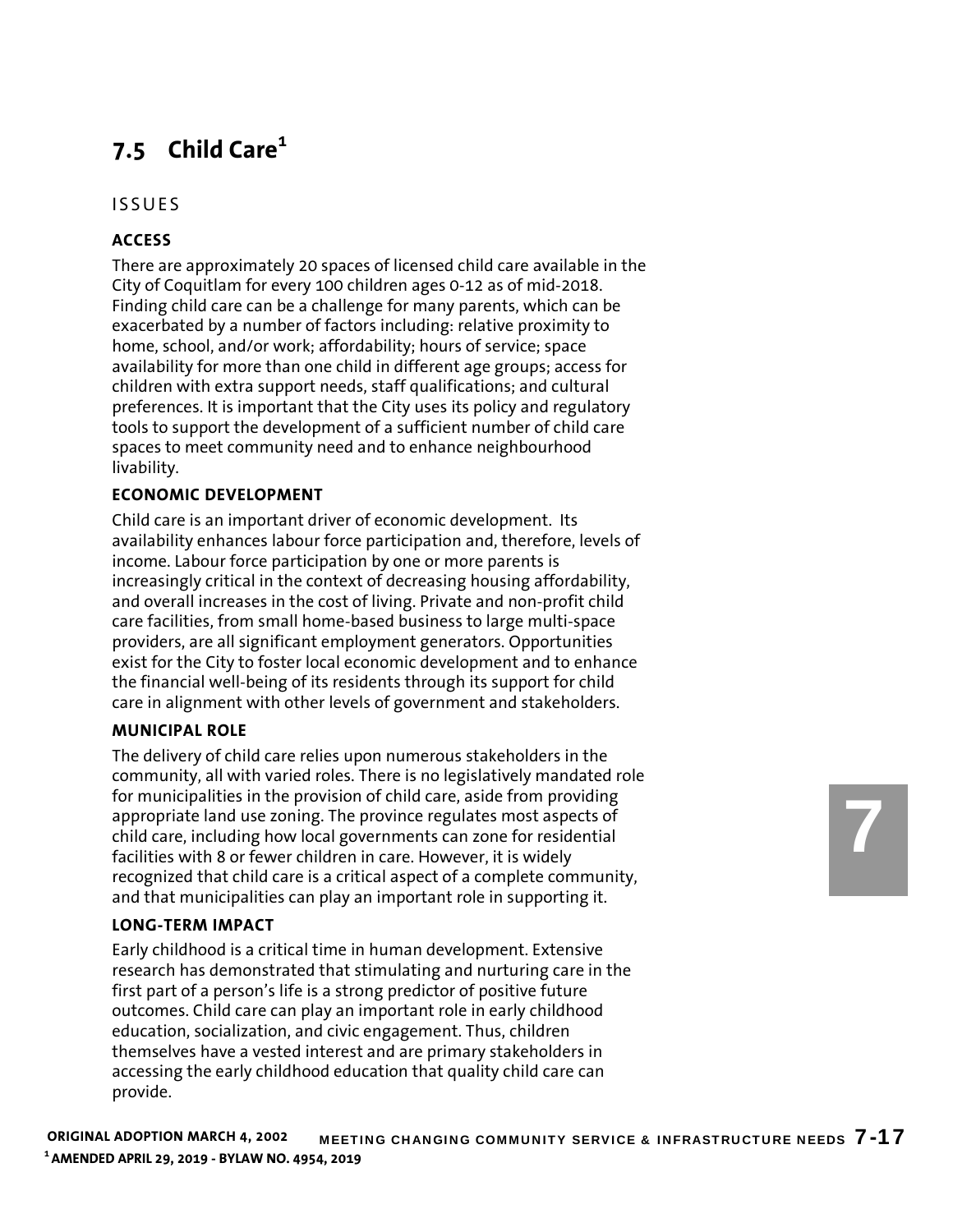# **OBJECTIVE 1**

To promote community livability by ensuring that a sufficient number of child care facilities are provided for in appropriate locations throughout the City.

# **POLICIES**

- a) Accommodate child care facilities through supportive policy and land use regulations wherever feasible and appropriate throughout the City of Coquitlam.
- b) Consider the location of larger child care facilities in residential areas provided that the proposed buildings are in keeping with the character of the neighbourhood and that sufficient drop-off and pick-up facilities are accommodated.
- c) Ensure that there are appropriate levels of separation between transportation corridors with high particulate matter emissions and the location of facilities for children.
- d) Support the needs of young families living in the City urban centres through the encouragement of licensed child care as part of new mixed-use developments.
- e) Ensure that child care is provided for in the planning and development of Community Nodes that are focal points for neighbourhoods.

# **OBJECTIVE 2**

To encourage child care as a facilitator of community economic development through supportive regulations and policies.

- a) Explore incentives for developments that co-locate child care facilities with major employers in mixed-use buildings.
- b) Encourage the development of child care located near transit hubs where the journey to work for many residents begins and ends.
- c) Consider the positive impact of child care in the City's economic development policies.